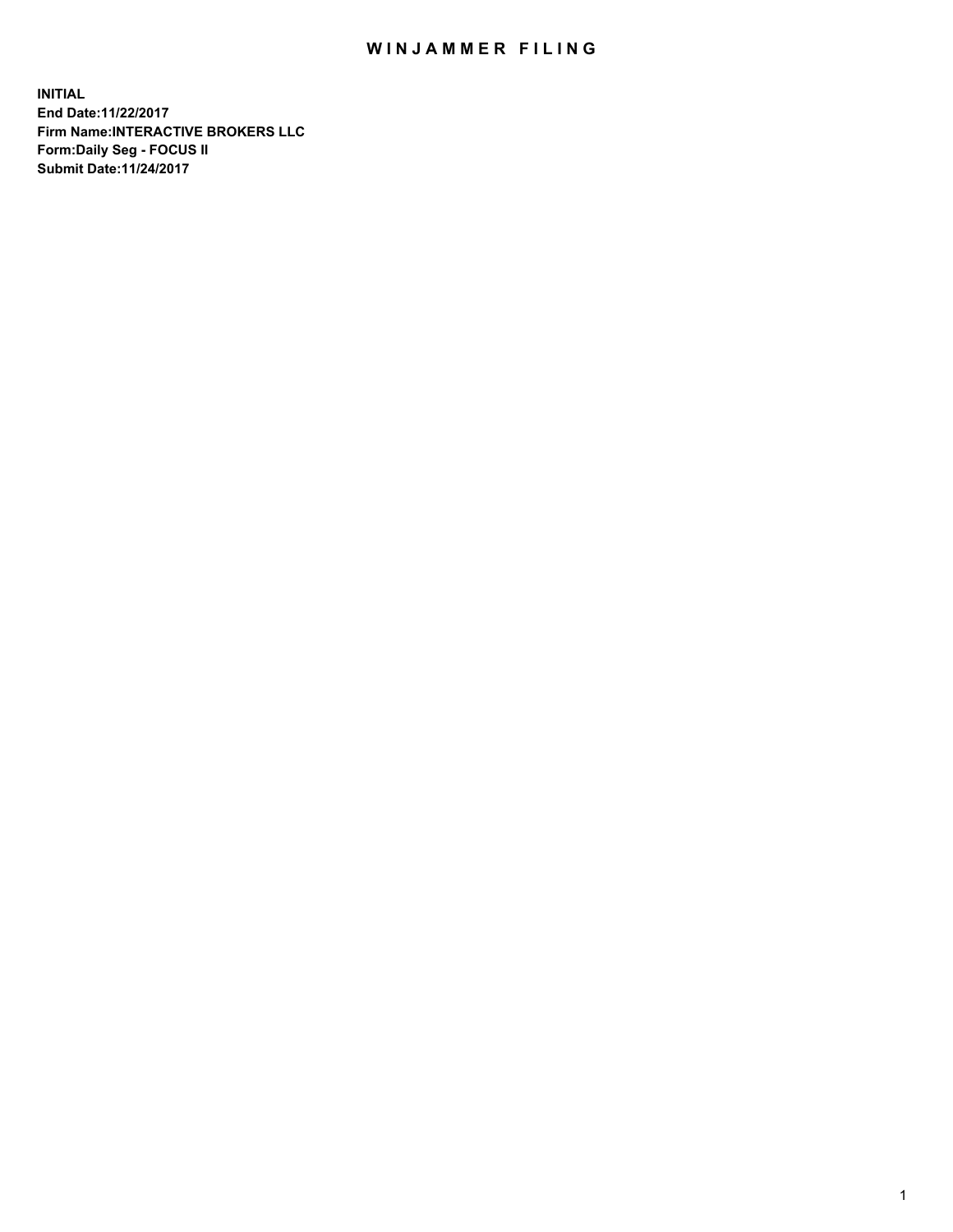## **INITIAL End Date:11/22/2017 Firm Name:INTERACTIVE BROKERS LLC Form:Daily Seg - FOCUS II Submit Date:11/24/2017 Daily Segregation - Cover Page**

| Name of Company<br><b>Contact Name</b><br><b>Contact Phone Number</b><br><b>Contact Email Address</b>                                                                                                                                                                                                                          | <b>INTERACTIVE BROKERS LLC</b><br><b>James Menicucci</b><br>203-618-8085<br>jmenicucci@interactivebrokers.c<br>om |
|--------------------------------------------------------------------------------------------------------------------------------------------------------------------------------------------------------------------------------------------------------------------------------------------------------------------------------|-------------------------------------------------------------------------------------------------------------------|
| FCM's Customer Segregated Funds Residual Interest Target (choose one):<br>a. Minimum dollar amount: ; or<br>b. Minimum percentage of customer segregated funds required:%; or<br>c. Dollar amount range between: and; or<br>d. Percentage range of customer segregated funds required between:% and%.                          | $\overline{\mathbf{0}}$<br>0<br>155,000,000 245,000,000<br>0 <sub>0</sub>                                         |
| FCM's Customer Secured Amount Funds Residual Interest Target (choose one):<br>a. Minimum dollar amount: ; or<br>b. Minimum percentage of customer secured funds required:%; or<br>c. Dollar amount range between: and; or<br>d. Percentage range of customer secured funds required between: % and %.                          | $\overline{\mathbf{0}}$<br>0<br>80,000,000 120,000,000<br>0 <sub>0</sub>                                          |
| FCM's Cleared Swaps Customer Collateral Residual Interest Target (choose one):<br>a. Minimum dollar amount: ; or<br>b. Minimum percentage of cleared swaps customer collateral required:% ; or<br>c. Dollar amount range between: and; or<br>d. Percentage range of cleared swaps customer collateral required between:% and%. | $\overline{\mathbf{0}}$<br>$\overline{\mathbf{0}}$<br>0 <sub>0</sub><br><u>00</u>                                 |

Attach supporting documents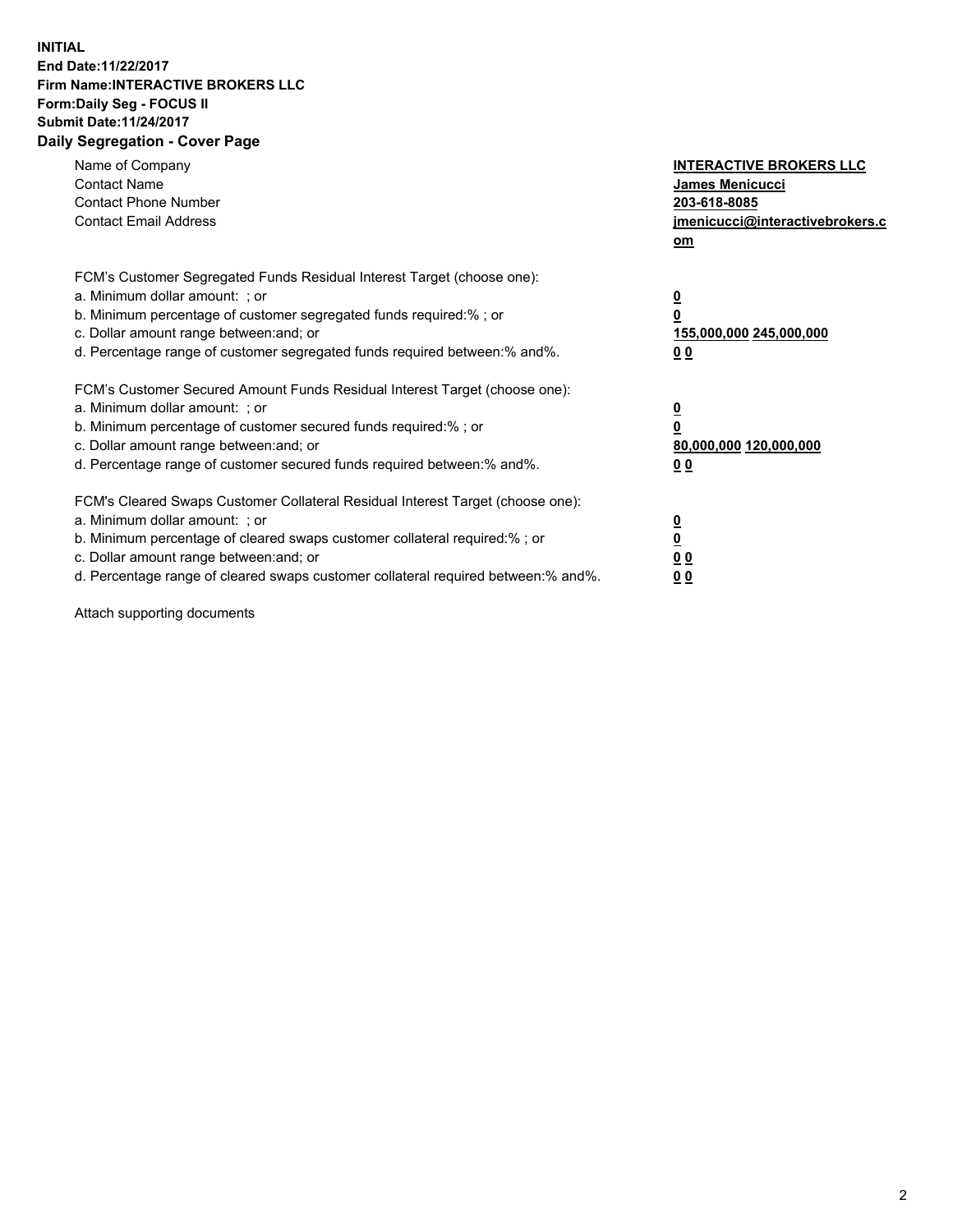## **INITIAL End Date:11/22/2017 Firm Name:INTERACTIVE BROKERS LLC Form:Daily Seg - FOCUS II Submit Date:11/24/2017 Daily Segregation - Secured Amounts**

|     | Daily Jegiegation - Jeculed Aniounts                                                        |                                   |
|-----|---------------------------------------------------------------------------------------------|-----------------------------------|
|     | Foreign Futures and Foreign Options Secured Amounts                                         |                                   |
|     | Amount required to be set aside pursuant to law, rule or regulation of a foreign            | $0$ [7305]                        |
|     | government or a rule of a self-regulatory organization authorized thereunder                |                                   |
| 1.  | Net ledger balance - Foreign Futures and Foreign Option Trading - All Customers             |                                   |
|     | A. Cash                                                                                     | 448,380,224 [7315]                |
|     | B. Securities (at market)                                                                   | $0$ [7317]                        |
| 2.  | Net unrealized profit (loss) in open futures contracts traded on a foreign board of trade   | 3,837,697 [7325]                  |
| 3.  | Exchange traded options                                                                     |                                   |
|     | a. Market value of open option contracts purchased on a foreign board of trade              | 29,645 [7335]                     |
|     | b. Market value of open contracts granted (sold) on a foreign board of trade                | $-87,205$ [7337]                  |
| 4.  | Net equity (deficit) (add lines 1.2. and 3.)                                                | 452,160,361 [7345]                |
| 5.  | Account liquidating to a deficit and account with a debit balances - gross amount           | 6,758 [7351]                      |
|     | Less: amount offset by customer owned securities                                            | 0 [7352] 6,758 [7354]             |
| 6.  | Amount required to be set aside as the secured amount - Net Liquidating Equity              | 452, 167, 119 [7355]              |
|     | Method (add lines 4 and 5)                                                                  |                                   |
| 7.  | Greater of amount required to be set aside pursuant to foreign jurisdiction (above) or line | 452,167,119 [7360]                |
|     | 6.                                                                                          |                                   |
|     | FUNDS DEPOSITED IN SEPARATE REGULATION 30.7 ACCOUNTS                                        |                                   |
| 1.  | Cash in banks                                                                               |                                   |
|     | A. Banks located in the United States                                                       | 125,377,080 [7500]                |
|     | B. Other banks qualified under Regulation 30.7                                              | 0 [7520] 125,377,080 [7530]       |
| 2.  | Securities                                                                                  |                                   |
|     | A. In safekeeping with banks located in the United States                                   | 340,238,230 [7540]                |
|     | B. In safekeeping with other banks qualified under Regulation 30.7                          | 0 [7560] 340,238,230 [7570]       |
| 3.  | Equities with registered futures commission merchants                                       |                                   |
|     | A. Cash                                                                                     | $0$ [7580]                        |
|     | <b>B.</b> Securities                                                                        | $0$ [7590]                        |
|     | C. Unrealized gain (loss) on open futures contracts                                         | $0$ [7600]                        |
|     | D. Value of long option contracts                                                           | $0$ [7610]                        |
|     | E. Value of short option contracts                                                          | 0 [7615] 0 [7620]                 |
| 4.  | Amounts held by clearing organizations of foreign boards of trade                           |                                   |
|     | A. Cash                                                                                     | $0$ [7640]                        |
|     | <b>B.</b> Securities                                                                        | $0$ [7650]                        |
|     | C. Amount due to (from) clearing organization - daily variation                             | $0$ [7660]                        |
|     | D. Value of long option contracts                                                           | $0$ [7670]                        |
|     | E. Value of short option contracts                                                          | 0 [7675] 0 [7680]                 |
| 5.  | Amounts held by members of foreign boards of trade                                          |                                   |
|     | A. Cash                                                                                     | 111,877,080 [7700]                |
|     | <b>B.</b> Securities                                                                        | $0$ [7710]                        |
|     | C. Unrealized gain (loss) on open futures contracts                                         | -2,379,904 [7720]                 |
|     | D. Value of long option contracts                                                           | 29,645 [7730]                     |
|     | E. Value of short option contracts                                                          | -87,205 [7735] 109,439,616 [7740] |
| 6.  | Amounts with other depositories designated by a foreign board of trade                      | $0$ [7760]                        |
| 7.  | Segregated funds on hand                                                                    | $0$ [7765]                        |
| 8.  | Total funds in separate section 30.7 accounts                                               | 575,054,926 [7770]                |
| 9.  | Excess (deficiency) Set Aside for Secured Amount (subtract line 7 Secured Statement         | 122,887,807 [7380]                |
|     | Page 1 from Line 8)                                                                         |                                   |
| 10. | Management Target Amount for Excess funds in separate section 30.7 accounts                 | 80,000,000 [7780]                 |
| 11. | Excess (deficiency) funds in separate 30.7 accounts over (under) Management Target          | 42,887,807 [7785]                 |
|     |                                                                                             |                                   |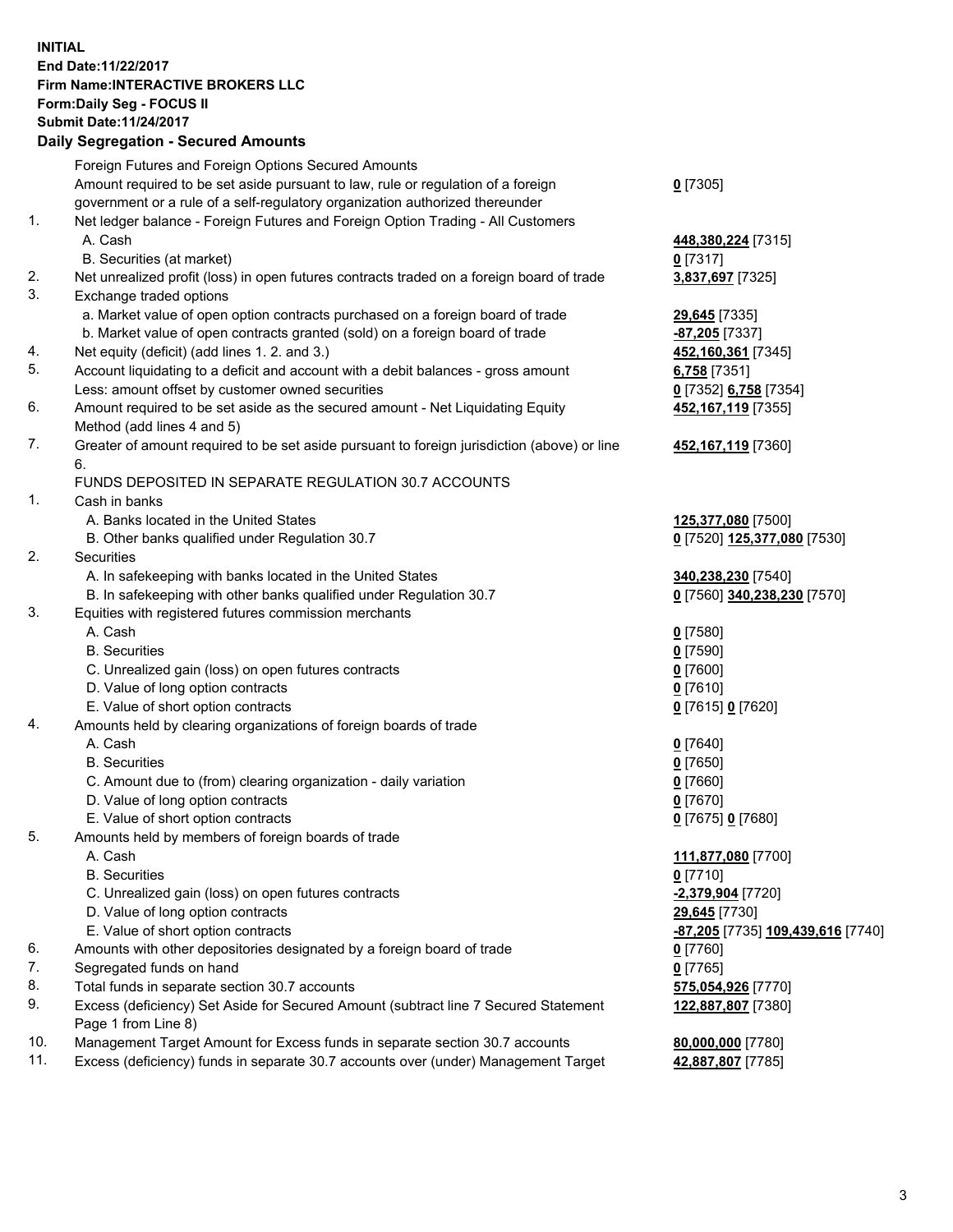**INITIAL End Date:11/22/2017 Firm Name:INTERACTIVE BROKERS LLC Form:Daily Seg - FOCUS II Submit Date:11/24/2017 Daily Segregation - Segregation Statement** SEGREGATION REQUIREMENTS(Section 4d(2) of the CEAct) 1. Net ledger balance A. Cash **4,703,201,601** [7010] B. Securities (at market) **0** [7020] 2. Net unrealized profit (loss) in open futures contracts traded on a contract market **-78,948,454** [7030] 3. Exchange traded options A. Add market value of open option contracts purchased on a contract market **110,510,650** [7032] B. Deduct market value of open option contracts granted (sold) on a contract market **-253,169,911** [7033] 4. Net equity (deficit) (add lines 1, 2 and 3) **4,481,593,886** [7040] 5. Accounts liquidating to a deficit and accounts with debit balances - gross amount **296,804** [7045] Less: amount offset by customer securities **0** [7047] **296,804** [7050] 6. Amount required to be segregated (add lines 4 and 5) **4,481,890,690** [7060] FUNDS IN SEGREGATED ACCOUNTS 7. Deposited in segregated funds bank accounts A. Cash **617,305,125** [7070] B. Securities representing investments of customers' funds (at market) **2,852,246,120** [7080] C. Securities held for particular customers or option customers in lieu of cash (at market) **0** [7090] 8. Margins on deposit with derivatives clearing organizations of contract markets A. Cash **23,826,336** [7100] B. Securities representing investments of customers' funds (at market) **1,327,133,830** [7110] C. Securities held for particular customers or option customers in lieu of cash (at market) **0** [7120] 9. Net settlement from (to) derivatives clearing organizations of contract markets **19,796,283** [7130] 10. Exchange traded options A. Value of open long option contracts **110,483,616** [7132] B. Value of open short option contracts **-253,137,921** [7133] 11. Net equities with other FCMs A. Net liquidating equity **0** [7140] B. Securities representing investments of customers' funds (at market) **0** [7160] C. Securities held for particular customers or option customers in lieu of cash (at market) **0** [7170] 12. Segregated funds on hand **0** [7150] 13. Total amount in segregation (add lines 7 through 12) **4,697,653,389** [7180] 14. Excess (deficiency) funds in segregation (subtract line 6 from line 13) **215,762,699** [7190] 15. Management Target Amount for Excess funds in segregation **155,000,000** [7194] **60,762,699** [7198]

16. Excess (deficiency) funds in segregation over (under) Management Target Amount Excess